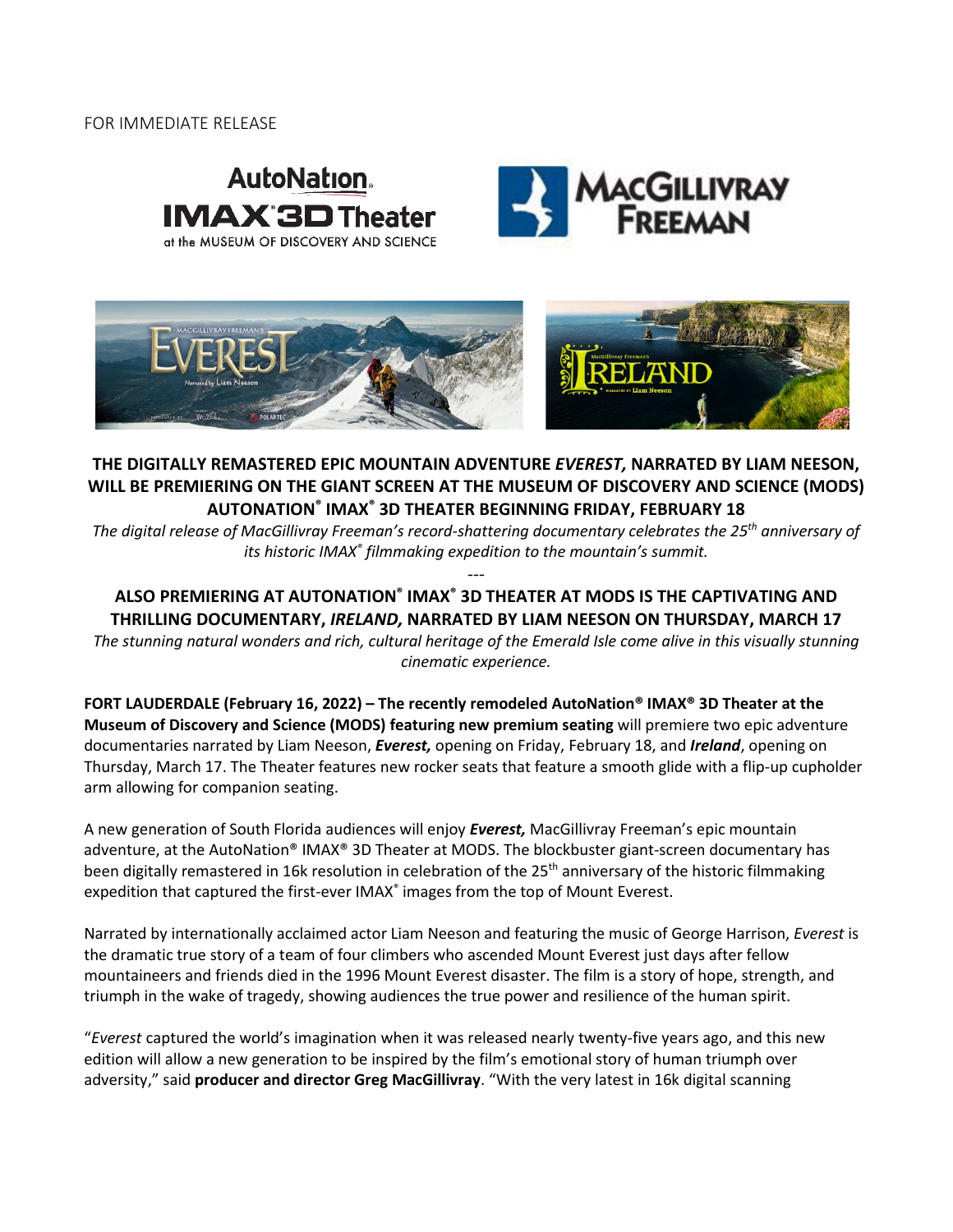technology, the film will look as if it was filmed yesterday, with spectacular sharpness, clarity and contrast in the images. Audiences will feel like they are on the summit, standing on top of the world."

To prepare the film's pristine new 16k digital images, the MacGillivray Freeman post-production team is using the same film scanner that was custom-made for the filmmakers of *Apollo 11* to digitize NASA's 70mm archival footage from its mission to the moon.

"*Everest* is an important part of giant-screen filmmaking history," said **Shaun MacGillivray, president of MacGillivray Freeman Films**. "Its unprecedented success brought a new audience to giant screen theaters and introduced them to the powerfully immersive experience of these large-format films. We're excited to share this new digital version with a whole new audience."

"We are ecstatic to bring the remastered epic film, *Everest*, to our guests, giving them a front row seat to the historic documentary by Academy Award-nominated filmmaker MacGillivray Freeman Films," said **Joseph P. Cox, president and CEO of the Museum of Discovery and Science**. "At MODS, our mission is connecting people to inspiring science, providing guests with the opportunity to explore the unknown and be part of something bigger than themselves – this film does just that by taking the viewer on the explorational journey to a place very few people will ever visit."

Also premiering on the AutoNation® IMAX® 3D Theater's giant screen on Thursday, March 17 is *Ireland*. *Ireland*, also narrated by Liam Neeson, explores the natural wonders and rich, cultural heritage of the island of Ireland, from Trinity College Library and the world's most famous illuminated manuscript, The Book of Kells, to such spectacular natural landmarks as the giant Cliffs of Moher, the volcanic Giant's Causeway and the rugged Skellig Islands where researchers are studying local puffins. Led by Irish writer Manchán Magan, violinist Patricia Treacy and four Irish teens looking to connect with their Irish heritage, audiences will rediscover the vibrant traditions, language, and sacred customs of this ancient land.

"Ireland has long captivated the world's imagination with its rich history and picturesque landscapes, and with this film we hope to share with audiences all the wonder and cultural diversity that makes the island of Ireland so unique and special," **continued MacGillivray**, "Our story intertwines Ireland's ancient past with its vibrant future, and I hope the film ignites a new appreciation for the vast, natural beauty and fascinating, cultural traditions of this magical place."

"There is a movement in Ireland to reconnect with our heritage, to rediscover what it means to be Irish, and I am delighted to help bring the joy and diversity of all that Ireland has to offer, both the old and the new, to IMAX and giant-screen audiences worldwide," **said internationally acclaimed actor Liam Neeson**. "As viewers experience Ireland's great beauty and humanity on the world's largest screens, they will fall in love all over again."

"This film explores the natural wonders and rich, cultural heritage of the island of Ireland," **continued Cox**. "And we are excited to bring this captivating and thrilling journey to our guests, giving them the opportunity to explore and experience everything Irish from the Cliffs of Moher and Giant's Causeway, to observing the comical puffins of Skellig."

The AutoNation® IMAX® Theater at the Museum of Discovery and Science is located at 401 SW 2nd Street in Fort Lauderdale. For showtimes, please visi[t](http://www.mods.org/showtimes) [mods.org/showtimes.](http://www.mods.org/showtimes) Private screenings are available, please inquire by emailing booking@mods.org.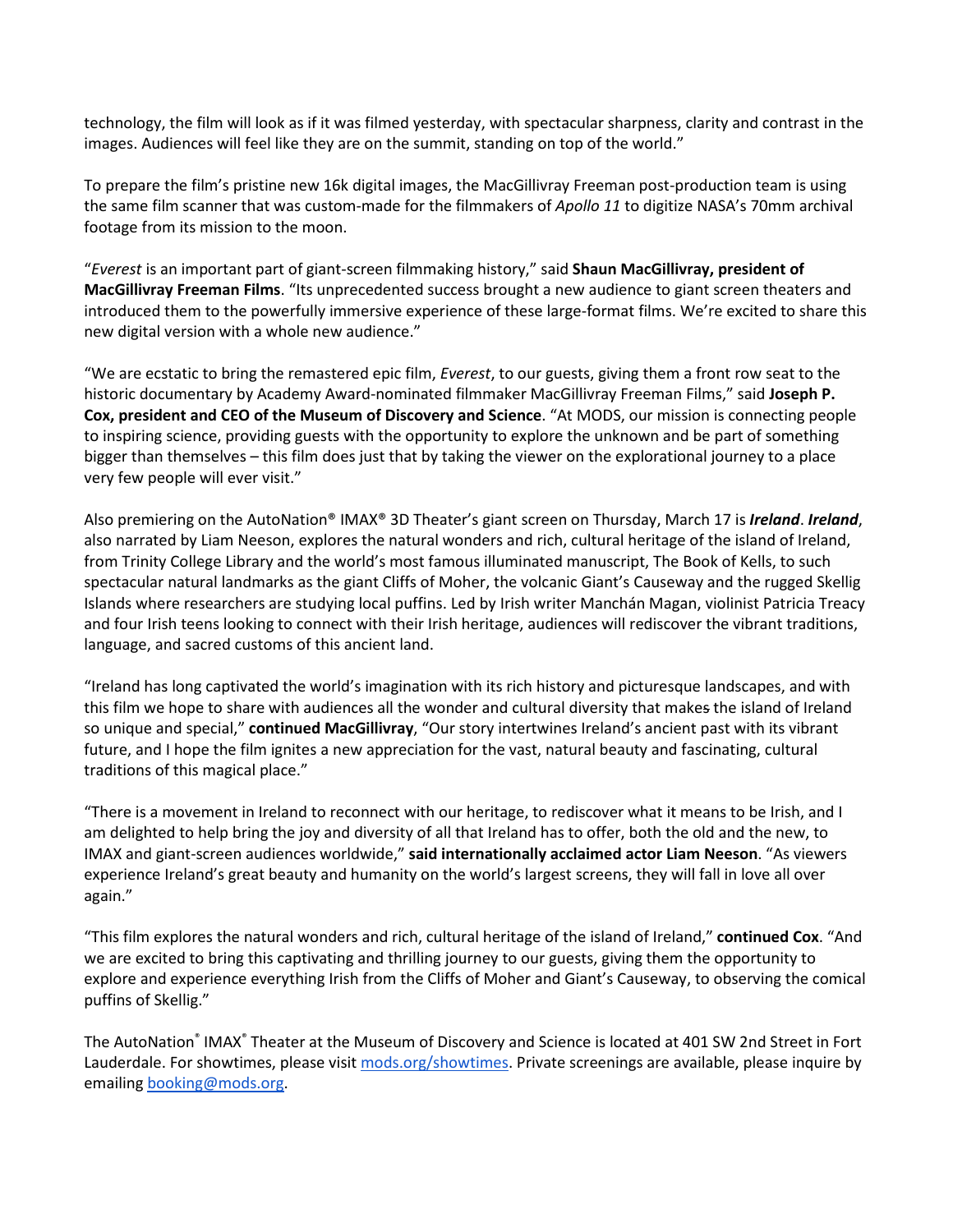*Everest* is family-friendly and has a run time of 40 minutes. The film is a MacGillivray Freeman film presented by Polartec and parent company Milliken. For more information, please visit [everestfilm.com.](https://everestfilm.com/)

#### *EVEREST* **TRAILER:** [youtu.be/1khEBbx1xbU](https://youtu.be/1khEBbx1xbU)

*Ireland* is family-friendly and has a run time of 40 minutes. The film is a MacGillivray Freeman film presented by Tourism Ireland. For more information, please visit [irelandmovie.com.](https://irelandmovie.com/)

#### *IRELAND* **TRAILER**: [youtu.be/wQZQWbLqKSc](https://youtu.be/wQZQWbLqKSc)

#### *EVEREST* **AND** *IRELAND* **IMAGES:** [dropbox.com/sh/4vj9rwc7exdgoar/AAB89R2JZfvVR3vnR-6GdGZsa?dl=0](https://www.dropbox.com/sh/4vj9rwc7exdgoar/AAB89R2JZfvVR3vnR-6GdGZsa?dl=0)

#### **ABOT MACGILLIVRAY FREEMAN FILMS**

MacGillivray Freeman Films is the world's foremost independent producer and distributor of giant-screen 70mm films with 48 films for IMAX<sup>®</sup> and giant-screen theaters to its credit. Throughout the company's 50-year history, its films have won numerous international awards including two Academy Award® nominations and three films inducted into the IMAX Hall of Fame. MacGillivray Freeman's films are known for their artistry and celebration of science and the natural world. It is the first documentary film company to reach the one-billion-dollar benchmark for worldwide box office. For more information about the company, visit [macgillivrayfreeman.com.](https://macgillivrayfreeman.com/)

#### **ABOUT MILLIKEN**

Materials science expert Milliken & Company knows that a single molecule has the potential to change the world. With innovative solutions across the textile, flooring, specialty chemical, and healthcare industries, Milliken answers some of the world's greatest challenges. Named to the World's Most Ethical Companies list by Ethisphere Institute for 15 straight years, the company meets the moment with an unwavering commitment to delivering sustainable solutions for its customers and communities. Eight thousand associates across 46 locations globally rally behind a common purpose: to positively impact the world for generations. Discover more about Milliken's curious minds and inspired solutions at [milliken.com](http://www.milliken.com/) and on [Facebook,](https://www.facebook.com/MillikenandCo/) [Instagram,](https://www.instagram.com/millikenandco/) [LinkedIn](https://www.linkedin.com/company/milliken-&-company/) and [Twitter.](https://twitter.com/millikenandco)

#### **ABOUT POLARTEC®**

Polartec® is the premium provider of innovative and sustainable textile solutions. Since inventing the modern technical fleece in 1981, then called PolarFleece, the engineers at Polartec® continue to advance the science of fabric, creating fabric technologies that solve problems and improve the way products are designed and used. Polartec® products range from lightweight wicking and cooling fabrics to insulation and weather protection textiles, and are utilized by leading consumer brands, the U.S. Military and other global militaries, flame resistance, workwear, and contract upholstery markets. For more information, please visi[t Polartec.com](https://polartec.com/) and follow Polartec on [Instagram,](https://www.instagram.com/polartecfabric/) [Twitter](https://twitter.com/polartec) and [Facebook.](https://www.facebook.com/Polartec/)

#### **ABOUT TOURISM IRELAND**

Tourism Ireland is the organization responsible for promoting the island of Ireland as a leading holiday destination. In 2019, we welcomed 11.3 million overseas visitors to the island of Ireland, delivering revenue of €5.9 billion. Tourism Ireland's international website is [ireland.com,](http://www.ireland.com/) 33 market sites available in 30 different countries in 11 language versions around the world.

#### **ABOUT THE AUTONATION® IMAX® 3D THEATER**

The AutoNation® IMAX® 3D Theater is owned and operated by the Museum of Discovery and Science